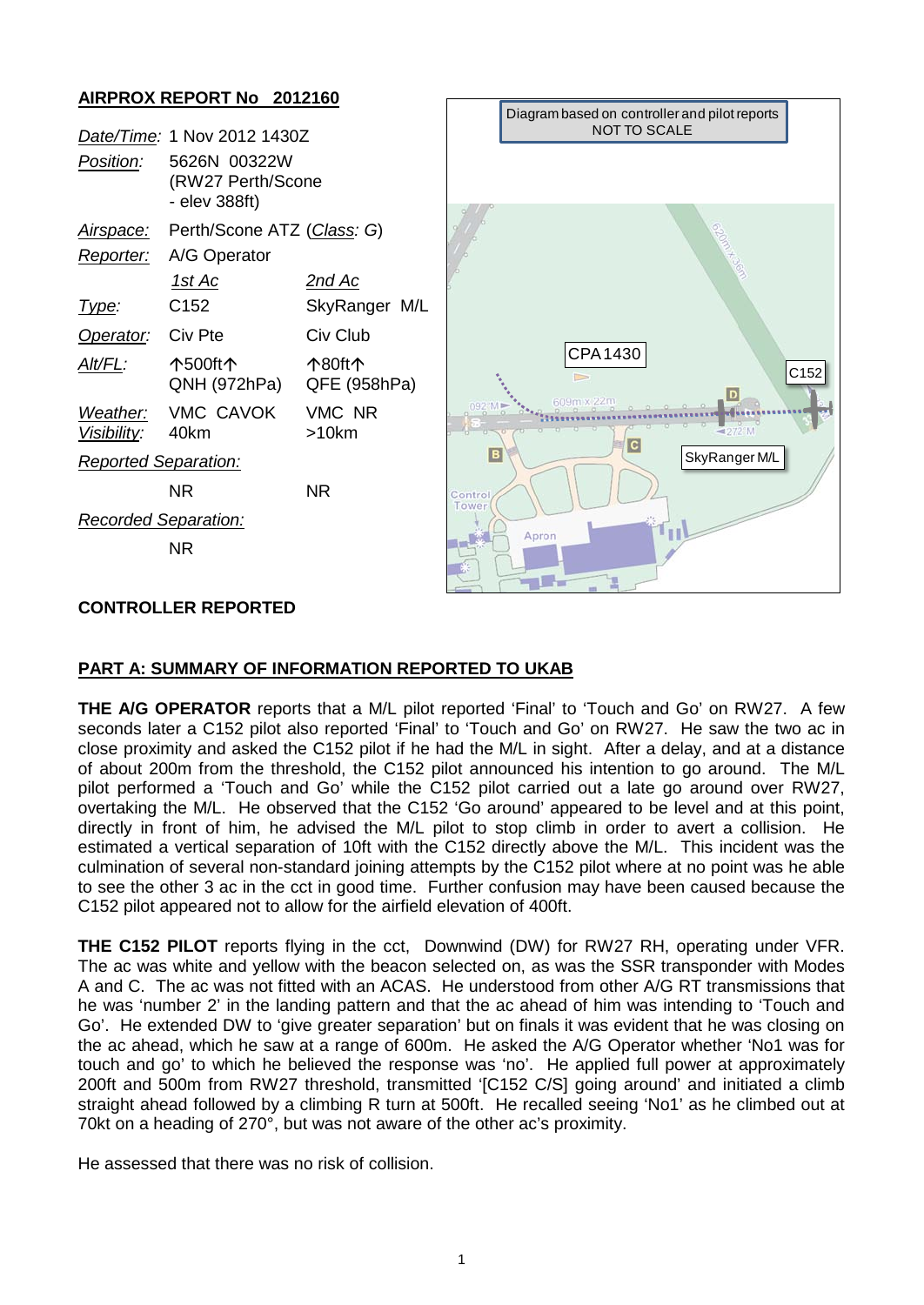**THE SKYRANGER SWIFT M/L PILOT** reports tracking towards Perth/Scone A/D from the NE 'at 2500ft', operating under VFR in VMC with an A/G service from Perth Radio [119.800MHz].

[UKAB Note(1): The SkyRanger Swift is a high-wing, tricycle undercarriage 3-axis microlight of fabric covered aluminium tube construction with a MAUW of 450kg,  $V_{ne}$  of 111kt and  $V_{s0}$  of 34kt. The picture below is not of the subject ac (attribution: Flylight Airsports Ltd).



The white ac was fitted with a fin-mounted strobe light but no SSR transponder or ACAS. He heard the subject C152 'announce itself' at approximately his position. The other pilot's radio call was confused, as if he was unsure of what to say. He saw the C152 pass underneath him to the W, 'flying very low'. He performed a standard O/H join and found the C152 was in the cct with him. When DW for a 'Touch and Go', he saw the C152 pilot 'cut the corner' at low level and do a 'Touch and Go' ahead of him. He heard 'a couple more' RT calls from the C152 pilot, not following radio procedures and sounding as if he had not worked out what to say; at one point apologising for this. He then lost track of the C152 and proceeded to do two 'Touch and Goes'. On his third approach, he announced 'final for touch and go 27' and then heard the Cessna pilot announce the same. The A/G Operator told the C152 pilot 'you are number 2'. The C152 pilot replied 'I cannot see him' and, as the M/L pilot neared the threshold, the C152 pilot said 'going around'. The M/L pilot carried on, touched down, accelerated and took off. As he started to climb out, heading 270° at 55kt, the A/G Operator told him, urgently, 'don't climb, don't climb!'. He immediately levelled off, at about 80ft, and looked up in time to see the C152 'peeling up and to the R', on to the live side of the cct, from a position directly above him. The A/G Operator told him afterwards that he assessed they were about 10ft apart at one point; it was only then that he realised 'what a close thing' this had been.

He assessed the risk of collision as 'High'.

[UKAB Note(2): The weather at Dundee A/D, 12nm E of Perth A/D, was recorded as: METAR EGPN 011420Z 25009KT 9999 FEW006 06/03 Q0972 METAR EGPN 011450Z 24008KT 9999 FEW006 06/03 Q0972

UKAB Note(3): The base of radar coverage in the Perth/Scone A/D area was assessed as 2500ft amsl and consequently there was no recorded radar data pertinent to the incident time and position.]